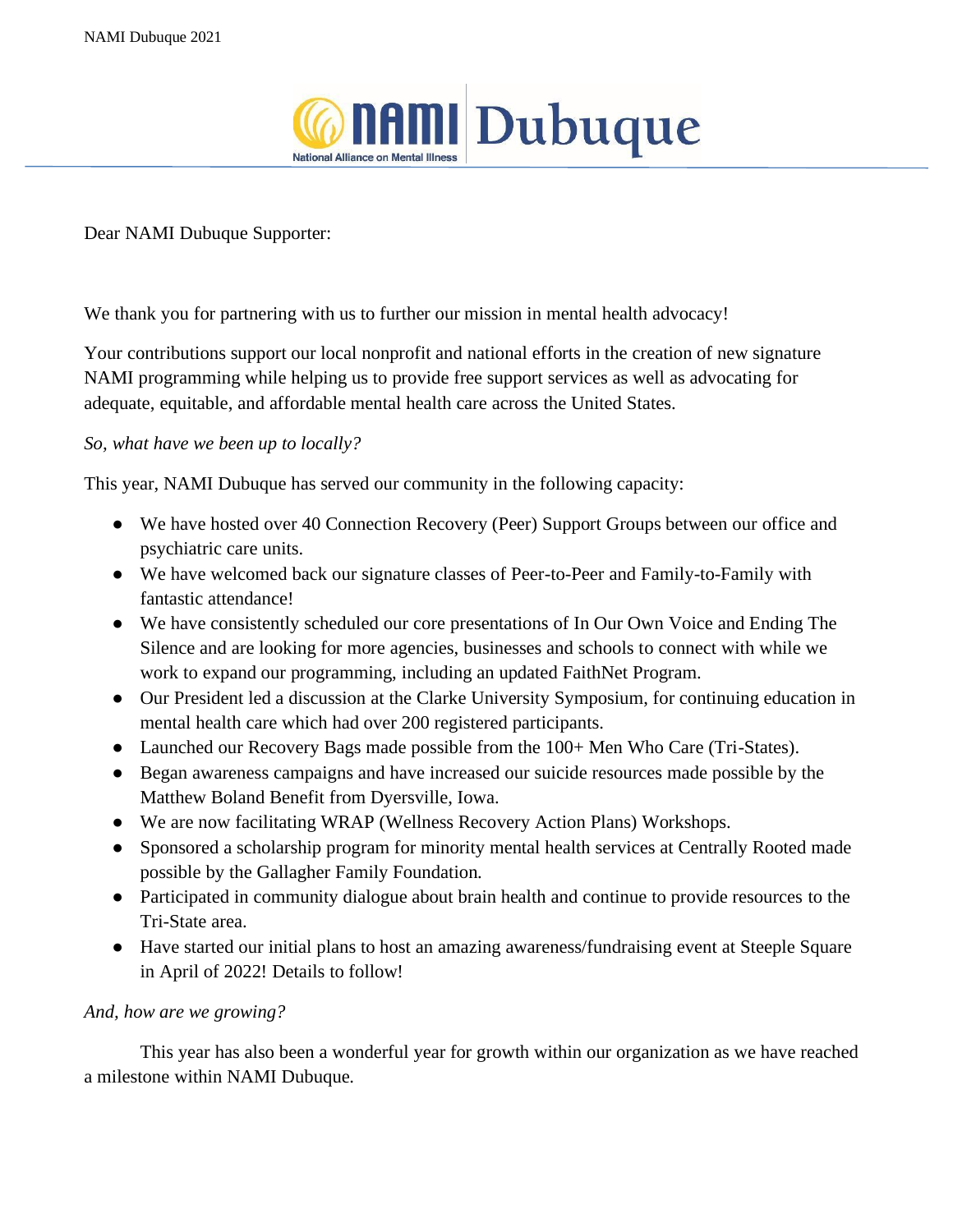Since 1997, NAMI Dubuque has been an all-volunteer lead organization and we are so very happy to announce our chapter's acceptance to the AmeriCorps VISTA Program! NAMI Dubuque welcomed OUR FIRST full-time Program Expansion Coordinator on December  $6<sup>th</sup>$ , 2021 through AmeriCorps VISTA and we are so grateful!

This appointment to NAMI Dubuque means we can focus our efforts in strengthening our programming, support groups, recruit new volunteers & facilitators for our organization and work to take our programs into rural areas surrounding Dubuque. We are hoping to add an additional VISTA to our chapter in 2022. What an accomplishment for NAMI Dubuque!

## *Now, what do we need?*

Our most immediate need is the expansion of our Family Support Group. We are looking for dedicated individuals who would be available and have an invested interest in NAMI Dubuque as a family member, caregiver or loved one who would be willing to help us, help others. Training for Family Support Group is provided by NAMI and stipends are made available for anyone hosting our programs.

We are also in need of operational support beyond the appointments of the AmeriCorp Vista Program. Our nonprofit would not be sustainable without the hard work of the dedicated individuals who oversee the organization. While this is the first time, we are choosing to make this a priority, we feel it is important for the long-term success of NAMI Dubuque. Our operational support requires financial sustainability, and we are asking for financial contributions to help strengthen this part of our nonprofit. Please contact us directly if you are interested in this support opportunity.

NAMI Dubuque is also focusing on brand awareness and campaign support. We believe that reducing stigma and keeping the dialogue open is an essential part of having accessible, affordable, mental health care. We are looking for community partners to share our resources, presentations, and to collaborate on educational events for our members and the tri-state area. We are also looking forward to expanding our awareness campaigns beyond the tri-state area!

And, of course, in-kind giftings are one of the many capacity building staples of our organization which go to support all our needs. We operate on in-kind donations and rely on the support of families, individuals, our members, groups, businesses, and agencies to keep NAMI Dubuque a viable nonprofit organization. Our programs, support groups, resource material and presentations are free to the public.

## *Please, keep in mind!*

NAMI Dubuque we would not be able to serve our community without the acknowledgment and support from our organizational peers and community at-large and we thank everyone who has supported us during our times of growth, and we look forward to the future of being a sustainable nonprofit!

Please consider joining our mission to support, educate and advocate by giving or becoming a member, today, or making a year-end tax-deductible contribution to: